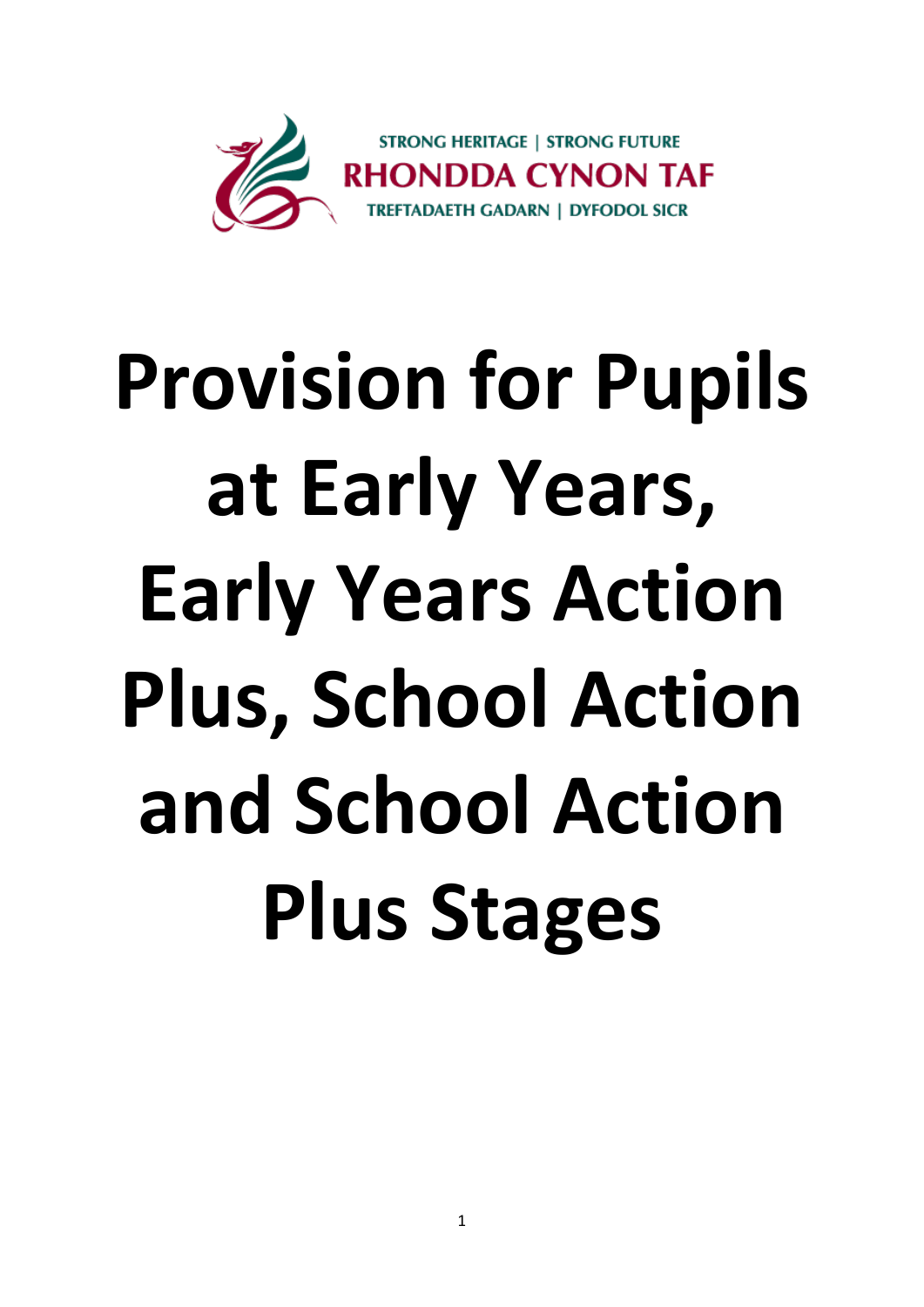## **Managing the Requirements of the Special Educational Needs Code of Practice for Wales**

The Code recognises four main areas of need:

- Cognition and learning
- Communication and interaction
- Behavioural, emotional and social difficulties
- Sensory, physical and/or medical needs, where there is also a learning need.

Most children and young people in Rhondda Cynon Taf will have their needs met within a mainstream setting without recourse to a statement of Special Educational Needs.

The SEN Code of Practice for Wales (2002) advises that schools should continue to record strategies used to help pupils to make progress on an Individual Education Plan (IEP). The term IEP is also used to describe Individual Play Plans (IPPs at Foundation Phase) or Individual Behaviour Plans (IBPs)

IEPs should include:

- 3 or 4 precise SMART targets (SMART targets –Specific, Measureable, Attainable, Realistic and Timely)
- teaching strategies- Designed to help the learner achieve their targets
- resources/additional provision
- review date and subsequent outcomes
- success criteria
- involvement of pupils their views
- parent/carer contribution

The Code emphasises that the IEP should record only provision which is different from or additional to the differentiated curriculum available within the school. The IEP should be discussed with pupil and parents/carers and be reviewed at least twice a year. The purpose of the review is to consider progress against the targets set for the IEP and to discuss any new or additional information relating to the pupil's progress.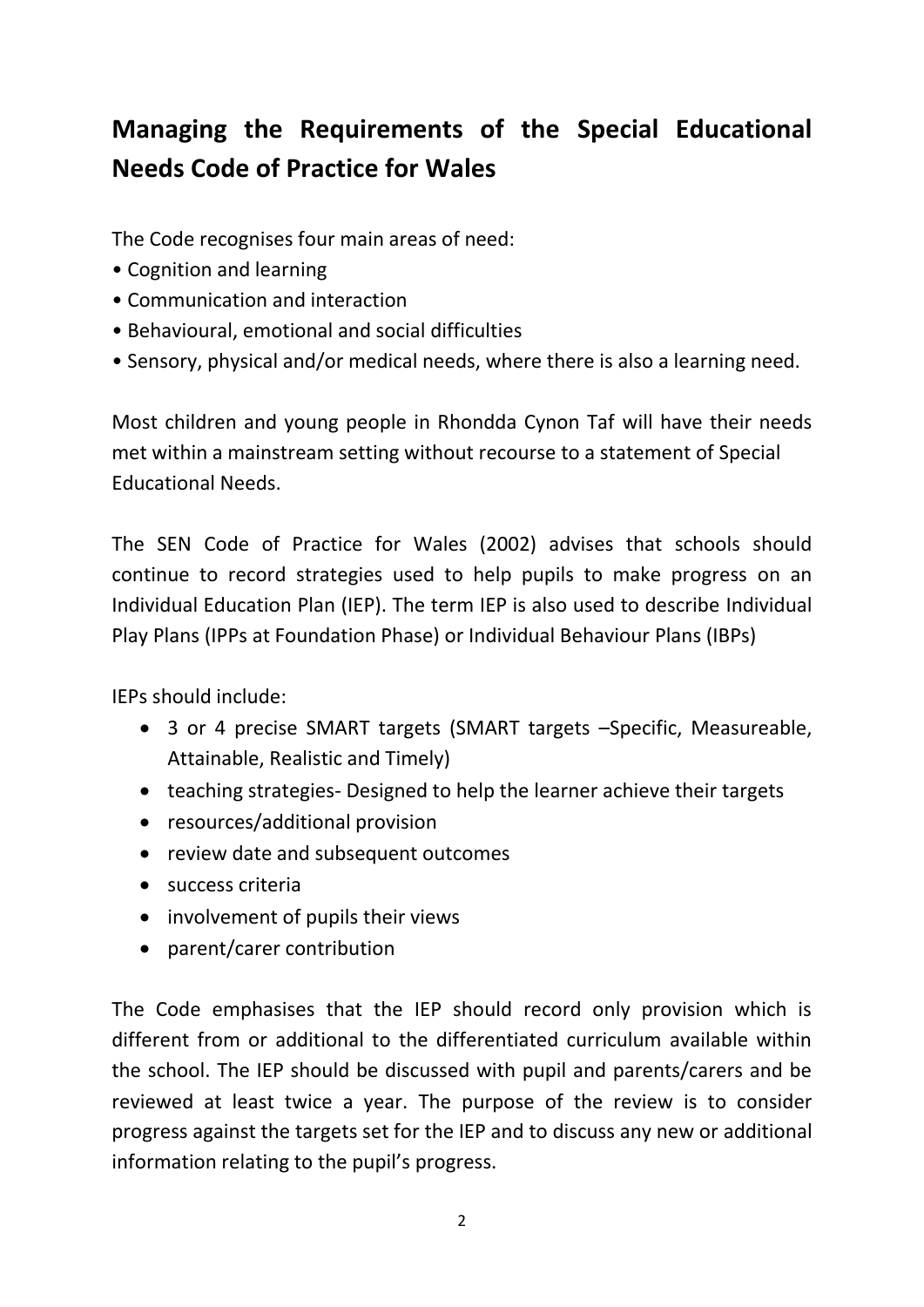IEPs for Early Years Action should contain the same basic information as IEPs produced for School Action but will reflect appropriate Early Years practice and resources. IPPs introduced for pupils within the Foundation Phase should reflect appropriate Foundation Phase approaches. It is also recommended that schools develop a one page profile in order to determine what is important to the child and for the child best support their strengths, difficulties and needs.

## **Early Years Action/School Action**

When a class teacher or SENCO identifies a pupil with SEN, the class teacher should provide interventions that are additional to or different from those provided as part of the school's usual differentiated curriculum and strategies.

The basis for intervention through Early Years or School Action could be the teacher's or others' concern, underpinned by evidence, about a pupil who despite receiving differentiated learning opportunities:

- Makes little or no reasonable progress even when teaching approaches are specifically targeted to improve the pupil's identified area of difficulty
- Continues working at levels significantly below those expected for children of a similar age in certain areas.
- Shows signs of difficulty with early language development
- Shows signs of difficulty in developing basic literacy or numeracy skills which result in poor attainment in some curriculum areas
- Presents persistent emotional and/or behavioural difficulties that are not improved by the behaviour management techniques usually employed in the school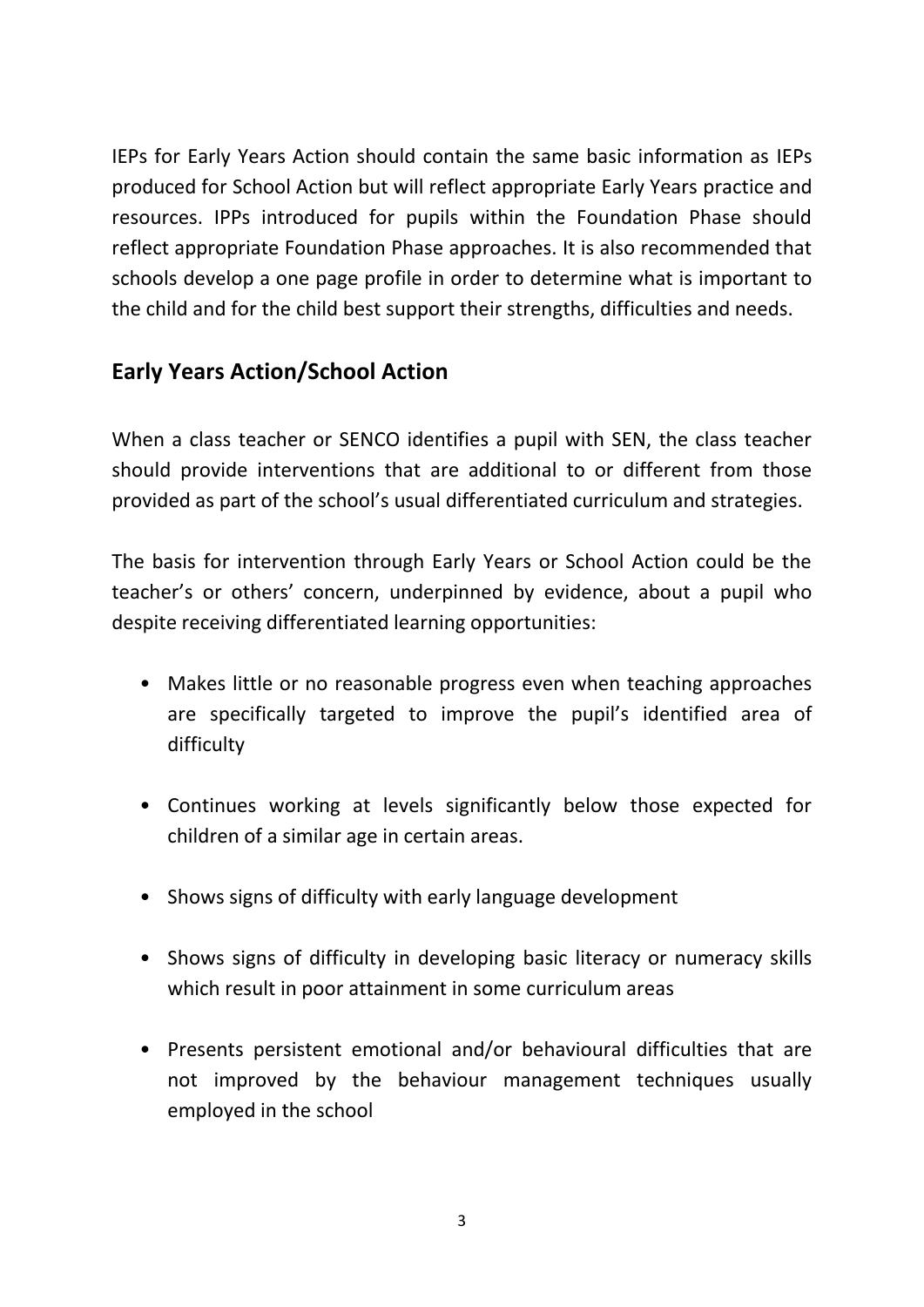- Has sensory or physical problems, and continues to make little or no progress despite the provision of specialist equipment
- Has communication and/or interaction difficulties, and continues to make little or no measureable progress despite the provision of a differentiated curriculum

Appropriate evidence to support movement to Early Years or School Action might include teacher's planning showing differentiation, class records, assessments, observations, pupil's differentiated work, school assessments, standardised assessments, comparisons with National Curriculum norms and peer group progress

## **Early Years Action Plus/School Action Plus**

The basis for Early Years Action Plus or School Action Plus intervention is, that despite receiving an individualised programme and/or additional support under School Action and/or Early Years Action, the pupil:

- continues to make little or no progress in specific areas over at least two terms
- continues working at curriculum levels significantly below that expected of pupils of a similar age
- continues to have difficulty in developing basic literacy and numeracy skills
- has emotional and/or behavioural difficulties which significantly and regularly interfere with the pupil's own learning or that of the class/group, despite having an individualised behaviour management programme
- has sensory or physical needs and requires additional specialist equipment and/or regular advice or visits by specialist staff